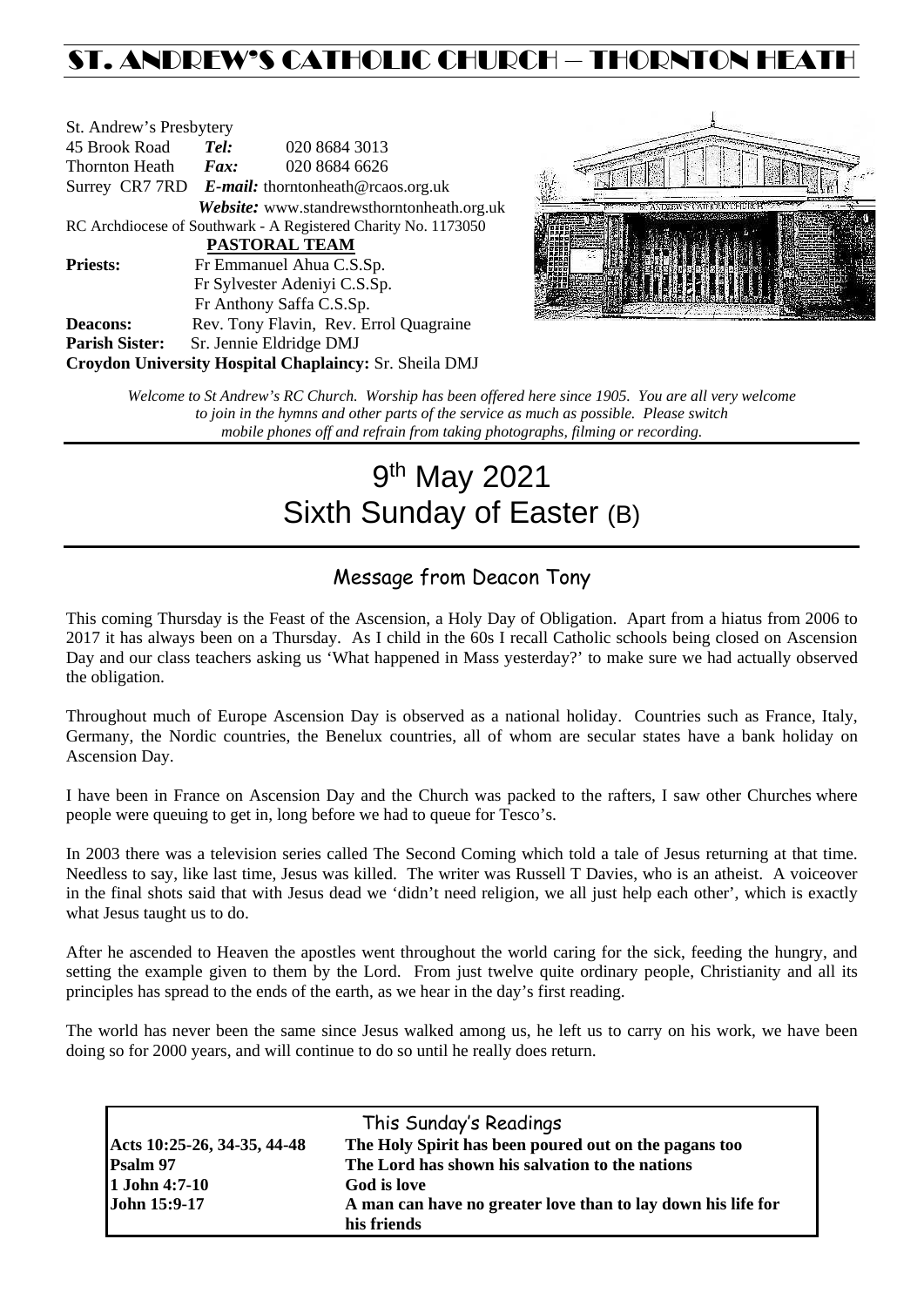| $U(1, Y, 1)$ into the contract of $V$ |                    |                                        |                                            |  |  |
|---------------------------------------|--------------------|----------------------------------------|--------------------------------------------|--|--|
| Sunday $9th$ May                      |                    | 6.00pm (Saturday) First Mass of Sunday | Richard Palmer (80 <sup>th</sup> Birthday) |  |  |
| $6th$ Sunday of Easter                | $9.30$ am          | <b>Mass</b>                            | Victoria & Vincent Athayde RIP             |  |  |
|                                       | 11.30am            | <b>Mass</b>                            | Elizabeth Omenaka Charles RIP              |  |  |
|                                       | 6.00 <sub>pm</sub> | Mass                                   | For the People of the Parish               |  |  |
| Monday $10^{th}$ May                  | 7.30am             | <b>Mass</b>                            | Mr & Mrs Stone & Baldric (son)             |  |  |
|                                       | 10.00am            | <b>Mass</b>                            | Mr Diego & Mrs Lily Paes RIP Anniv         |  |  |
|                                       |                    |                                        | & RIP Birthday                             |  |  |
| Tuesday 11 <sup>th</sup> May          | 7.30am             | <b>Mass</b>                            | Robert Rutledge RIP Anniv                  |  |  |
|                                       | 10.00am            | <b>Mass</b>                            | Jacintha & Darry D'Cruz (37 <sup>th</sup>  |  |  |
|                                       |                    |                                        | <b>Wedding Anniv)</b>                      |  |  |
| Wednesday 12th May                    | 7.30am             | Mass                                   | Rita Coggins RIP                           |  |  |
|                                       | 10.00am            | <b>Mass</b>                            | Marcus Rocha RIP                           |  |  |
| <b>Thursday 13th May</b>              | 7.30am             | <b>Mass</b>                            |                                            |  |  |
| <b>Ascension of the Lord</b>          | 10.00am            | Mass                                   | Eliza Maria Roza Fernandes RIP             |  |  |
| Holyday of Obligation                 |                    |                                        |                                            |  |  |
| Friday $14^{th}$ May                  | $7.30$ am          | <b>Mass</b>                            |                                            |  |  |
|                                       | 10.00am            | Mass                                   | Paul Etuka RIP                             |  |  |
| Saturday 15 <sup>th</sup> May         | 9.30am             | <b>Mass</b>                            |                                            |  |  |
|                                       | $10.00 - 10.30$ am | <b>Confessions</b>                     |                                            |  |  |
|                                       | $5.00 - 5.30$ pm   | <b>Confessions</b>                     |                                            |  |  |
|                                       | 6.00 <sub>pm</sub> | <b>First Mass of Sunday</b>            | Rui Casseres RIP                           |  |  |
| Sunday $16^{th}$ May                  | 9.30am             | <b>Mass</b>                            | <b>Sr Mary Martin RIP</b>                  |  |  |
| $7th$ Sunday of Easter                | 11.30am            | <b>Mass</b>                            | Mrs Mary Mensa Kuma RIP                    |  |  |
|                                       | 6.00 <sub>pm</sub> | Mass                                   | For the People of the Parish               |  |  |

Church cleaners: this week: Sancho's Dusters, next week: St Jude's Group

## St. Andrew's Parish Notices

#### **LIVE STREAMING EQUIPMENT FOR ST ANDREW'S**

We hope to be up and running soon. Again I apologise for the length of time this has taken for the problems to be fixed. Thank you for your patience (unlike me who has been very impatient with Talk Talk!) and thank you again to everyone for your kind generosity. *Fr Emmanuel.*

#### **REPOSITORY**

The Repository will be open after the 9.30am Mass on Sundays. For access you will need to re-enter the Church at the front entrance after exiting through the side doors.

#### **ST DAMIEN'S GROUP**

The St Damien's group are here and still happy to help anyone who is confined to home and need help with collecting prescriptions or shopping etc. We are also able to help with transport if it's needed to take anyone to have the vaccination. If you need help please phone Jane Ritchie on 07999 693052 before you make your appointment so that together a convenient date can be organised.

#### **GIFT AID ENVELOPES**

Gift Aid envelopes for 2021/22 are available in the porch for collection. Please collect your envelopes after each Mass. This is also a good opportunity for you to sign up if you are not already in the scheme. The Gift Aid Scheme allows the parish to claim 25p tax back from HMRC for every £1 you donate. It will not cost you any extra. The only requirement is you must be paying UK tax. Please collect the relevant forms from the porch or pass your contact details to the parish office.

#### **JUSTGIVING**

#### **"ACTIVE SOLES WALK FOR ST ANDREW'S THORNTON HEATH"**

As a result of the Covid 19 pandemic the parish finances have diminished substantially so that we are unable to carry out essential maintenance work to our Church. I know that I am asking again if you can help St Andrew's

### Diary for the Week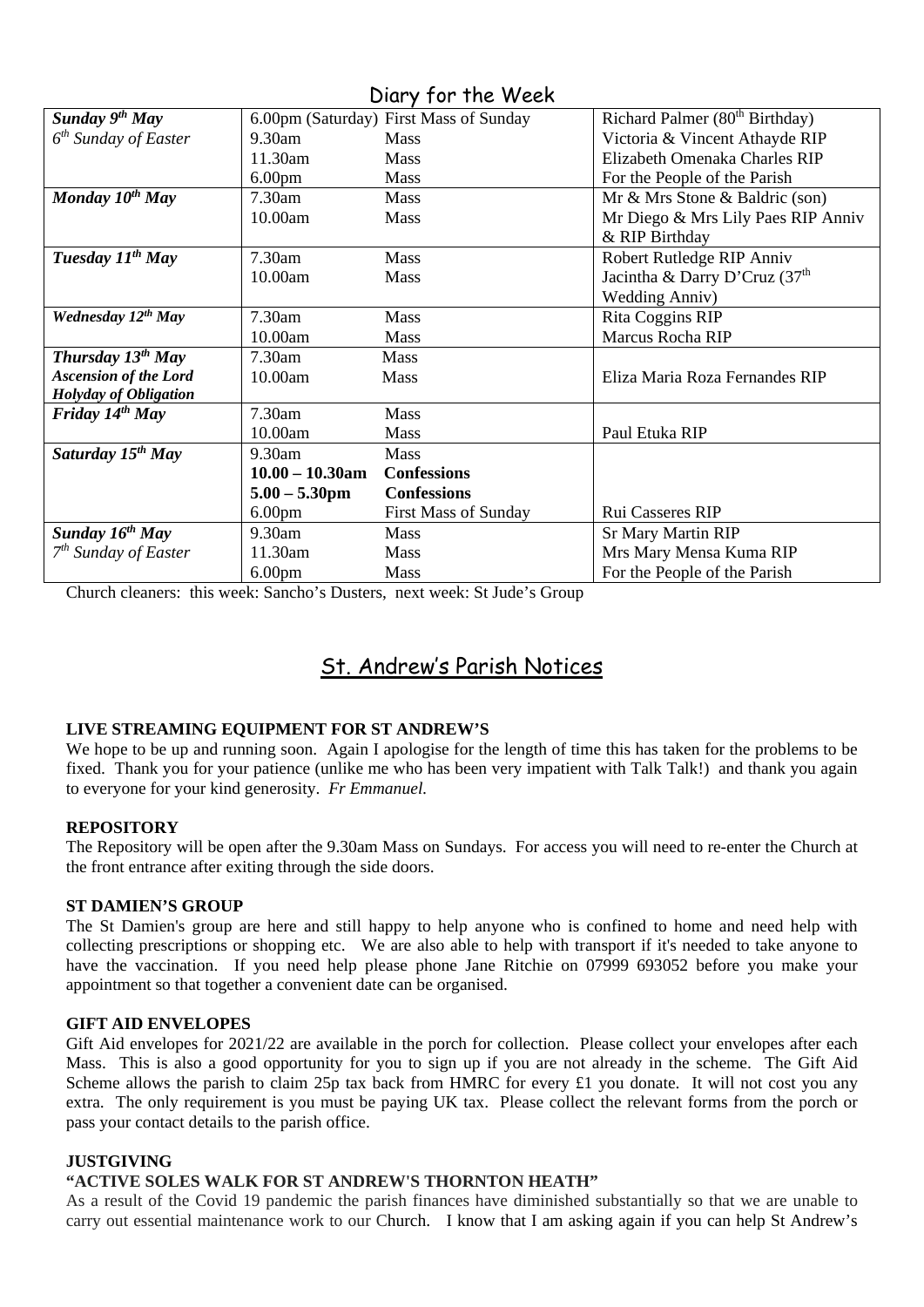raise some more money for Church maintenance and I am sorry to have to ask but any help that you can give us would be most welcome.

I am therefore asking all parishioners to participate in the 'Active Soles Walk' which will commence on Easter Monday, 5<sup>th</sup> April, and finish on the Monday after Pentecost Sunday 24<sup>th</sup> May. I hope this will be a fun and healthy way for all of us to participate especially as the weather has improved!

At this time it is not possible to do this together as a parish, but families or individuals are encouraged to set themselves a distance to walk during this period. You could choose to walk any distance from 5km up to 50km that will challenge you and ask relatives and friends to sponsor you. If you can help us reach the target of £1,500 that would be amazing! *Thank you to everyone who have donated so far – it is much appreciated. Fr Emmanuel*

Here's our page's web address: [https://www.justgiving.com/fundraising/standrews21](https://trk.justgiving.com/f/a/BPN4hBn8uqZ12HJVwwq_4w%7E%7E/AAME8QA%7E/RgRiG7JGP0TgaHR0cHM6Ly93d3cuanVzdGdpdmluZy5jb20vZnVuZHJhaXNpbmcvc3RhbmRyZXdzMjE_dXRtX2NhbXBhaWduPWxjX2ZycF9zaGFyZV90cmFuc2FjdGlvbl9mdW5kcmFpc2VyX3BhZ2VfbGF1bmNoZWQmdXRtX2NvbnRlbnQ9YjQ2NmIyMmYtMWUzOC00ODc5LWI1ZDgtZmZlZTkzNmE0OWViJnV0bV9tZWRpdW09ZW1haWwmdXRtX3NvdXJjZT1wb3N0b2ZmaWNlJnV0bV90ZXJtPTE2MTQzNTk4NzYzMDNXA3NwY0IKYDdGLTlg_BpsZFIadGhvcm50b25oZWF0aEByY2Fvcy5vcmcudWtYBAAAAAM%7E)

#### **SECOND COLLECTION NEXT WEEK**

The second collection, 16<sup>th</sup> May, will be for World Communications Day. This collection supports the work of the Catholic Communications Network (CCN) the media office of the Bishops' Conference of England and Wales. The CCN seeks to be the service both to the Church and the world in offering professional channels of communication and provides support for the Bishops of England and Wales and the wider Church in promoting the Gospel through the media on current issues. Its office is the focus for media enquiries on national matters, and seeks to develop the public profile of the Church and its teachings. The CCN provides up-to-date news releases, features and podcasts, information from the Bishops' Conference of England and Wales and trains spokesmen and women.

#### **POPE FRANCIS GLOBAL ROSARY MARATHON FOR THE END OF THE PANDEMIC**

Pope Francis is requesting that during this entire month of May the entire Church invoke the intercession of the Blessed Virgin Mary for the end of the pandemic and, in a special way, he has invited all of us to pray fervently for those most closely affected by it.

During each day of May, guided by a calendar with specific intentions, all the Shrines around the world, united in a communion of supplication, will lift up their prayers, which, like the fragrance of incense, will rise up to heaven. Thirty Marian Shrines will take turns leading this prayer throughout the Church and offering the faithful a series of prayer moments for them to participate throughout the entire day.

The highlight of the 30 days of prayer will be the Recitation of the Holy Rosary, prayed according to local traditions and customs, for the end of the pandemic and for the particular daily intention entrusted by Pope Francis, according to the directions provided in the Prayer Calendar.

It is important to emphasise that, in addition to the recitation of the Holy Rosary, Shrines, churches, individuals are invited to promote during the entire day other moments of prayer. Help unleash the Power of Catholic Hope and Prayer. Just imagine the possibilities when the whole Church comes together in an organised fashion and moves as one body to spread hope, light and an end to the pandemic.

Please join the world uniting with Pope Francis urgent call to pray the Rosary daily for the end of the pandemic. Please see the poster in the porch with information on video links and websites.

#### *Also as part of this global Rosary Marathon, St Andrew's will host a Rosary Prayer session on 12th May starting at 5.00pm in collaboration with the Shrine of Our Lady of Africa. Please join us if you can – all welcome.*

#### **CAFOD: CORONAVIRUS APPEAL FOR INDIA**

As coronavirus brings devastation across India, CAFOD is working with experienced local Church agency, Caritas India, to provide vital support to poor and marginalised communities. Donations to CAFOD's Coronavirus Appeal will help Caritas India distribute PPE kits to frontline health workers, promote COVID & vaccine awareness campaigns, and set up safely run isolation and quarantine centres. You can donate online here: [cafod.org.uk/give.](https://cafod.org.uk/Give) Please keep praying for the people of India and all those affected by the pandemic. Thank you.

#### **COVID WEBINAR**

The Diocese has asked us to publicise this Covid-19 vaccine confidence webinar which has been organised for the faithful of Dioceses of Brentwood, Southwark and Westminster, with the cooperation of Hertfordshire County Council and Hammersmith & Fulham Council, and other local authorities. It will take place on Saturday  $15<sup>th</sup>$  May